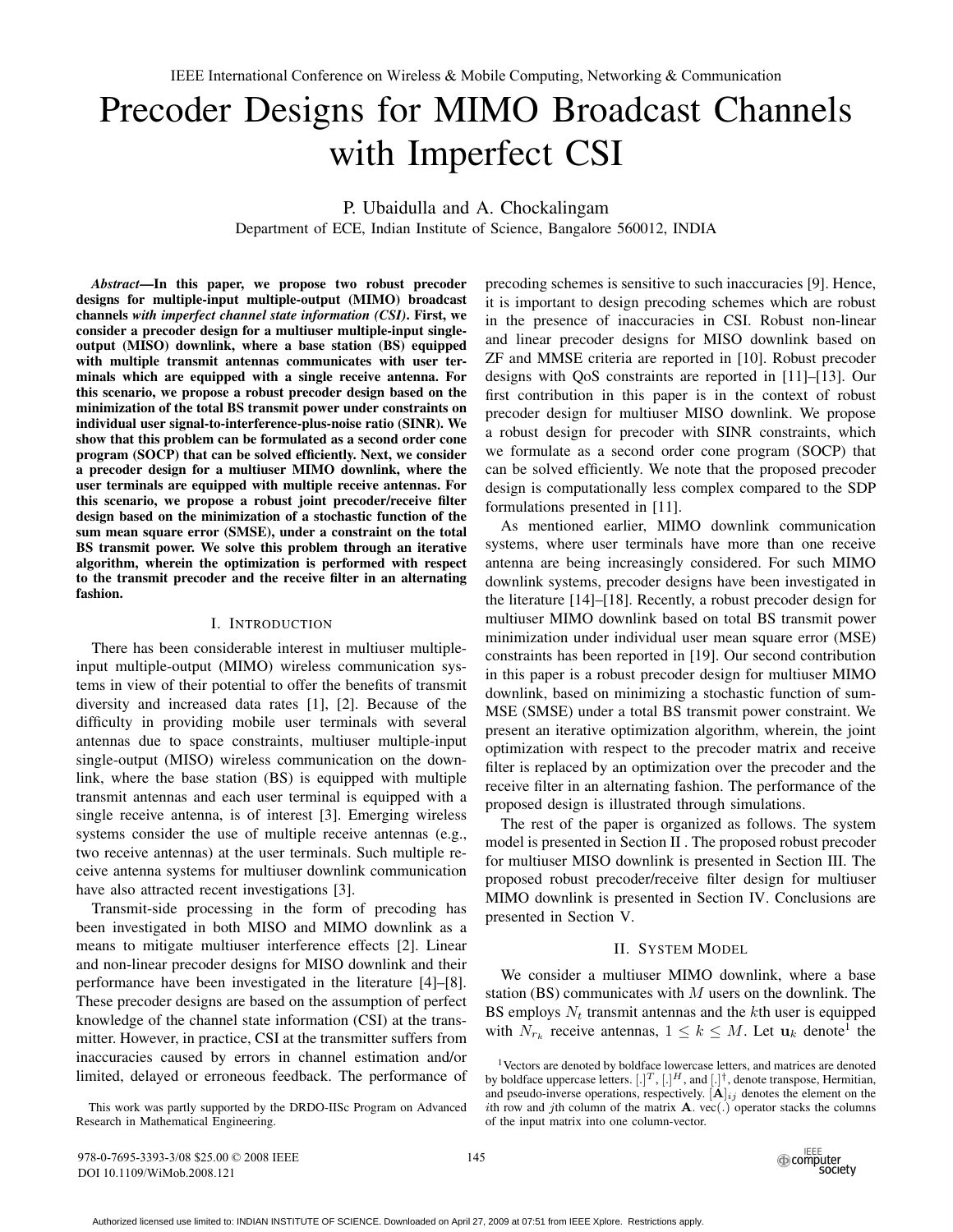$L_k \times 1$  unit-norm data symbol vector for the kth user, where  $L_k$ ,  $k = 1, 2, \dots, M$ , is the number of data streams for the kth user. Stacking the data vectors for all the users, we get the global data vector  $\mathbf{u} = [\mathbf{u}_1^T, \cdots, \mathbf{u}_M^T]^T$ . Let  $\mathbf{B}_k \in C^{N_t \times L_k}$ <br>represent the precoding matrix for the *k*th user. The global probal data vector  $\mathbf{u} = [\mathbf{u}_1, \dots, \mathbf{u}_M]$ . Extering  $\mathbf{b}_k \in \mathbb{C}$ <br>represent the precoding matrix for the kth user. The global<br>precoding matrix  $\mathbf{B} = [\mathbf{B}_1, \mathbf{B}_2, \dots, \mathbf{B}_M]$ . The transmit vector precoding matrix  $\mathbf{B} = [\mathbf{B}_1, \mathbf{B}_2, \cdots, \mathbf{B}_M]$ . The transmit vector is given by

$$
\mathbf{x} = \mathbf{B}\mathbf{u}.\tag{1}
$$

The kth component of the transmit vector **<sup>x</sup>** is transmitted from the kth transmit antenna. The total BS transmit power can be represented as

$$
P = \mathbb{E}\{||\mathbf{x}||^2\} = \text{Tr}(\mathbf{B}^H \mathbf{B}), \tag{2}
$$

where  $\mathbb{E}\{\cdot\}$  denotes the expectation operator. The global channel matrix is

$$
\mathbf{H} = [\mathbf{H}_1^T \quad \mathbf{H}_2^T \cdots \mathbf{H}_M^T]^T, \tag{3}
$$

where  $H_k$  is the  $N_{r_k} \times N_t$  channel matrix of the kth user. The entries of the channel matrices are assumed to be zeromean, unit-variance complex Gaussian random variables. The received signal vectors are given by

$$
\mathbf{y}_k = \mathbf{H}_k \mathbf{B} \mathbf{u} + \mathbf{n}_k, \quad 1 \le k \le M,\tag{4}
$$

where  $\mathbf{n}_k \in \mathcal{CN}(0, \sigma_n^2 \mathbf{I})$  is the noise vector at the *k*th user.<br>The users estimate data vector meant for them as The users estimate data vector meant for them as

$$
\begin{array}{rcl}\n\widehat{\mathbf{u}}_k & = & \mathbf{C}_k \mathbf{y}_k = & \mathbf{C}_k \mathbf{H}_k \mathbf{B} \mathbf{u} + \mathbf{C}_k \mathbf{n}_k \\
& = & \mathbf{C}_k \mathbf{H}_k \Big( \sum_{j=1}^M \mathbf{B}_j \mathbf{u}_j \Big) + \mathbf{C}_k \mathbf{n}_k, \ \ 1 \leq k \leq M, \ \ (5)\n\end{array}
$$

where  $C_k$  is the  $L_k \times N_{r_k}$  dimensional receive filter of the kth user. Stacking the estimated vectors of all users, the global estimate can be written as

$$
\widehat{\mathbf{u}} = \mathbf{CHBu} + \mathbf{Cn}, \tag{6}
$$

where **C** is a block diagonal matrix with  $C_k$ ,  $1 \leq k \leq M$ on the diagonal, and  $\mathbf{n} = [\mathbf{n}_1^T, \cdots, \mathbf{n}_M^T]^T$ . As the receivers are non-cooperative, the global receive matrix **C** has a block diagonal structure.

#### *A. CSI Error Models*

We consider the following models for the CSI error. Consider that the transmitter CSI  $\hat{H}$  is related to the true channel **H** as

$$
\mathbf{H} = \hat{\mathbf{H}} + \mathbf{E}, \tag{7}
$$

where  $\hat{\mathbf{H}} = [\hat{\mathbf{H}}_1^T \quad \hat{\mathbf{H}}_2^T \cdots \hat{\mathbf{H}}_M^T]^T$ , and  $\mathbf{E} = [\mathbf{H}_1^T \quad \mathbf{H}_2^T \cdots \mathbf{H}_M^T]^T$  $[\mathbf{E}_1^T \quad \mathbf{E}_2^T \cdots \mathbf{E}_M^T]^T$  denotes the CSI error matrix. In a norm-bounded error (NBE) model  $\begin{bmatrix} \mathbf{E}_1 & \mathbf{E}_2 & \cdots & \mathbf{E}_M \end{bmatrix}$  denotes the norm-bounded error (NBE) model,

$$
\|\mathbf{E}_k\|_F \quad \leq \quad \delta_k, \quad 1 \leq k \leq M,\tag{8}
$$

or, equivalently, the true channel  $H_k$  belongs to the uncertainty set  $\mathcal{R}_k$  given by

$$
\mathcal{R}_k = \{\boldsymbol{\zeta} \mid \boldsymbol{\zeta} = \widehat{\mathbf{H}}_k + \mathbf{E}_k, \|\mathbf{E}_k\|_F \le \delta_k\}, \ 1 \le k \le M. \tag{9}
$$

We use this NBE model in Section III. An alternate error model is a stochastic error (SE) model, where  $\hat{H}_k$  is the estimated channel matrix of the kth user, and  $\mathbf{E}_k$  is the estimation error matrix. The error matrix  $E_k$  is assumed to be Gaussian distributed with zero mean and  $\mathbb{E}\{\mathbf{E}_k\mathbf{E}_k^h\} = \sigma_E^2 \mathbf{I}_{Nr_k,Nr_k}$ .<br>We use this SE model in Section IV We use this SE model in Section IV.

## III. ROBUST LINEAR PRECODER DESIGN FOR MULTIUSER MISO DOWNLINK

In this section, we consider the design of a robust precoder for multiuser MISO downlink. The precoder design is based on the minimization of total BS transmit power needed to satisfy the SINR requirements of each user. We assume the NBE model for the imperfections in the CSI. The SINR at ith user terminal is given by

$$
\text{SINR}_i = \frac{|\mathbf{h}_i^H \mathbf{b}_i|^2}{\sum_{j=1, j \neq i}^M |\mathbf{h}_i^H \mathbf{b}_j|^2 + \sigma_n^2} \quad . \tag{10}
$$

When the transmitter has perfect knowledge of CSI, the problem of designing a precoder which transmits minimum power while ensuring the required SINR at each user can be posed as  $\mathbf{B}$ B

$$
\min_{\mathbf{B}} \text{trace} \left( \mathbf{B}^{H} \mathbf{B} \right)
$$
\n
$$
\text{subject to} \qquad \text{SINR}_{i} \ge \eta_{i}, \quad 1 \le i \le M, \tag{11}
$$

where  $\eta_i$  is the SINR required at the *i*th user. It is shown in [8] that this problem can be formulated as the following SOCP:

$$
\begin{array}{ll}\n\min \qquad & \tau \\
\text{subject to} & \|\mathbf{B}\| - \tau \le 0, \\
& \|\left[\mathbf{h}_i^H \mathbf{B} \; \sigma_n\right] \| - a_i \mathbf{h}_i^H \mathbf{b}_i \le 0, \quad 1 \le i \le M,\n\end{array} \tag{12}
$$

where  $a_i = \sqrt{\frac{1}{1+\eta_i}}$ . Here, we have assumed that the imaginary part of  $\mathbf{h}_i^H \mathbf{b}_i$  is zero. This is possible because we can add arbitrary phase rotation to the columns of **B** without affecting the SINR.

## *A. Proposed Robust Linear Precoder with SINR Constraints*

When the CSI at the transmitter is imperfect, the precoder designed based on (12) assuming perfect CSI fails to meet the SINR requirements. Here, we consider a precoder design that is robust in the presence of CSI imperfections, which can be modeled by the NBE model. For this error model, the robustness requirement of the precoder can be represented, in terms of the SOCP formulation, as

$$
\begin{array}{ll}\n\min_{\mathbf{B}} & \tau \\
\text{subject to} & \|\mathbf{b}\| - \tau \le 0, \\
& \max_{\mathbf{h}_i \in \mathcal{R}_i} \left( \left\| \left[ \mathbf{h}_i^H \mathbf{B} \; \sigma_n \right] \right\| - a_i \mathbf{h}_i^H \mathbf{b}_i \right) \le 0, \\
& 1 \le i \le M.\n\end{array} \tag{13}
$$

This problem is akin to the Robust Optimization (RO) [20], which is one of the methodologies for solving optimization problems under parameter uncertainties. The general problem of optimization under parameter uncertainties has the following form: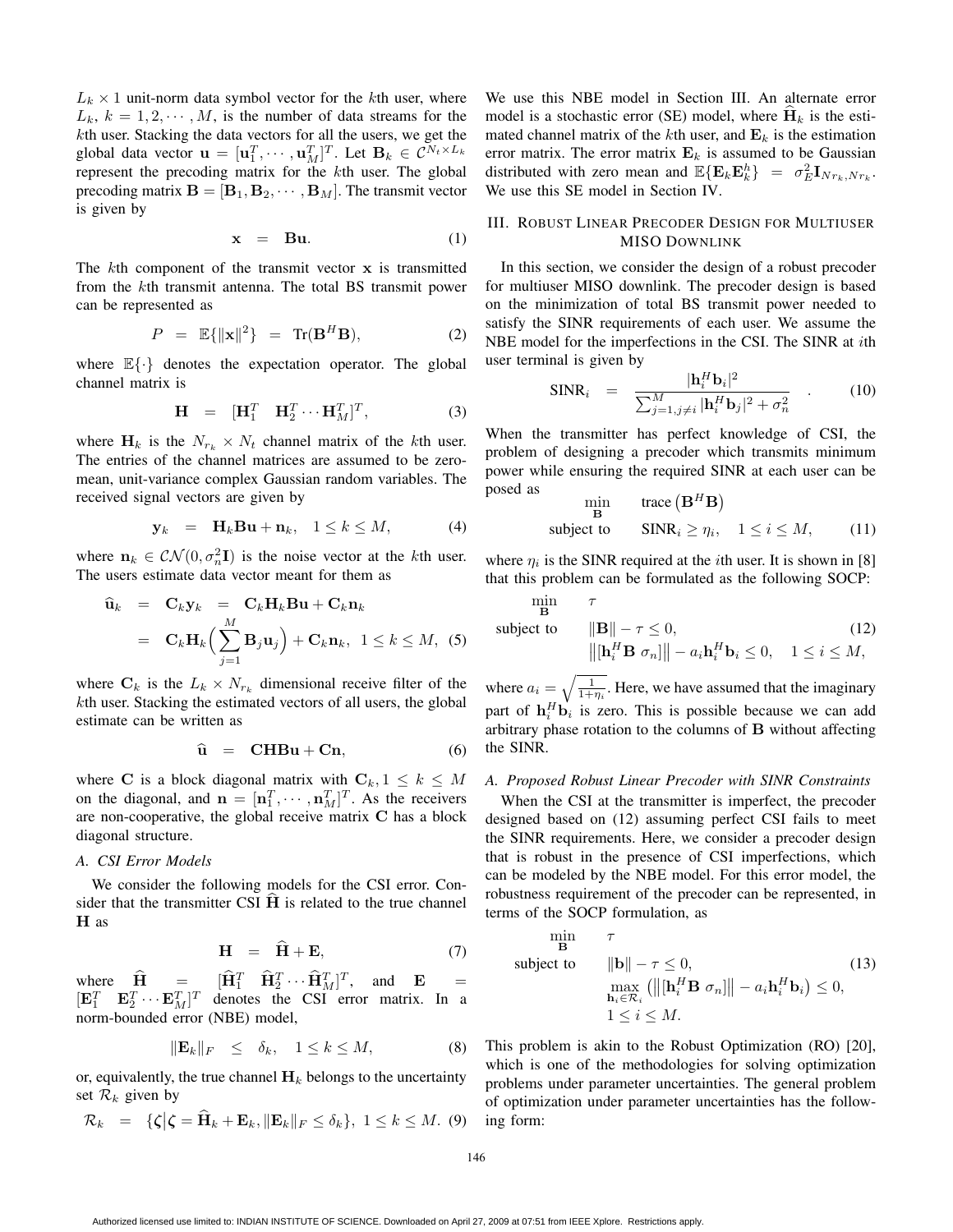$$
\begin{array}{ll}\n\text{min} & f_0(\zeta) & (14) \\
\text{subject to} & f_i(\zeta, \mathbf{d}) \le 0, \quad \forall \mathbf{d} \in \mathcal{Z}, 1 \le i \le M,\n\end{array}
$$

where  $\zeta \in \mathbb{R}^n$  is the vector of decision variables,  $\mathbf{d} \in \mathbb{R}^k$  is the data vector,  $f_i$  are the constraints, and  $\mathcal Z$  is the uncertainty set. This problem is computationally intractable, in general. Recent results have shown that it is possible to have robust counterparts which preserve the structure of the nominal problem [21]. For the precoder design, this means that the robust design problem can be formulated as a SOCP, which results in a significant reduction in complexity compared to the SDP formulation in [11]. In this context, consider the data perturbation model

$$
\mathbf{d} = \mathbf{d}^0 + \sum_{j \in N} \Delta \mathbf{d}^j z_j, \qquad (15)
$$

where  $\mathbf{d}^0$  is the nominal data vector,  $\Delta \mathbf{d}^j$  are the directions of data perturbations, and  $\{z_j, 1 \leq j \leq N\}$  are the zero mean i.i.d random variables. Robust optimization aims at finding a robust optimal **x** which will meet the following constraint:

$$
\max_{\mathbf{d}\in\mathcal{Z}_{\Omega}} f(\boldsymbol{\zeta}, \mathbf{d}) \le 0,\tag{16}
$$

where 
$$
\mathcal{Z}_{\Omega} = \left\{ \mathbf{d}_0 + \sum_{j \in N} \Delta \mathbf{d}^j u_j \middle| \|\mathbf{u}\| \leq \Omega \right\}.
$$
 (17)

The following linearized version of the constraint (16) is considered in [21]:

$$
\max_{(\mathbf{v}, \mathbf{w}) \in \mathcal{V}_{\Omega}} f(\zeta, \mathbf{d}^0) + \sum_{j \in N} \{ f(\zeta, \Delta \mathbf{d}) v_j + f(\zeta, -\Delta \mathbf{d}) w_j \} \le 0
$$
\n(18)

\nwhere 
$$
\mathcal{V}_{\Omega} = \int (\mathbf{v}, \mathbf{w}) \in \mathbb{R}^2 |N| |\mathbf{w} + \mathbf{w}| < O
$$

where  $V_{\Omega} = \left\{ (\mathbf{v}, \mathbf{w}) \in \mathbb{R}^{2|N|}_+ \middle\| \mathbf{v} + \mathbf{w} \middle\| \leq \Omega \right\}.$ It is shown in [21] that, for an SOC constraint,  $\zeta$  is feasible

in (16) if  $\zeta$  is feasible in (18). We state the following theorem for the specific case of SOCP constraints.

*Theorem 1:* (Bertsimas-Sim [21])

*a) Constraint (18) is equivalent to*

$$
f(\zeta, \mathbf{d}^0) + \Omega \|\mathbf{s}\| \le 0,\tag{19}
$$

*where*  $s_j = \max \{ f(\zeta, \Delta d^j), f(\zeta, -\Delta d^j) \}.$ <br> *h*) *Equation* (10) can be written as  $\exists (u, t) \in$ *b)* Equation (19) can be written as  $\exists (y, t) \in \mathbb{R}^{|N|+1}$ 

$$
f(\zeta, \mathbf{d}^0) \le -\Omega y \tag{20a}
$$

$$
f(\zeta, \Delta \mathbf{d}) \leq t_j \quad \forall j \in N \tag{20b}
$$

$$
f(\zeta, -\Delta \mathbf{d}) \leq t_j \quad \forall j \in N \tag{20c}
$$

$$
\|\mathbf{t}\| \leq y. \tag{20d}
$$

The data perturbation model (15) for the second order cone constraint of the precoder design problem in (13) takes the form2

$$
\mathbf{d}_i = \mathbf{d}_i^0 + \sum_{M} \Delta \mathbf{d}_i^j \overline{\mathbf{e}}_{i,j}, 1 \le i \le M, 1 \le j \le 2N_t. \tag{21}
$$

2For a matrix **A**

 $\overline{\mathbf{A}}$  =  $\begin{bmatrix} \Re(\mathbf{A}) & \Im(\mathbf{A}) \\ \Im(\mathbf{A}) & \Re(\mathbf{A}) \end{bmatrix}$  $-\Im(\mathbf{A}) \quad \Re(\mathbf{A})$  $\vert$  , and for a column vector **z**,  $\overline{\mathbf{z}} = [\Re{\mathbf{z}}]^T$  –  $\Im{\mathbf{z}}[\mathbf{z}]^T]^T$ .

where  $\mathbf{d}_i = \text{vec}([\overline{\mathbf{h}}_i \ \overline{\mathbf{h}}_i]), \ \mathbf{d}^0 = \text{vec}([\overline{\hat{\mathbf{h}}}_i \ \overline{\hat{\mathbf{h}}}_i])$  $\Big), \ \Delta \mathbf{d}_i^j =$  $[\mathbf{i}_j \quad \mathbf{i}_j]^T$ , and  $\mathbf{i}_j$  is the *j*th row of  $\mathbf{I}_{2N_t \times 2N_t}$ . **d** is the vector of all data in the problem and has the structure given above of all data in the problem and has the structure given above as  $\overline{\mathbf{h}}_i$  appears twice in the constraint in (13).  $\Delta \overline{\mathbf{d}}_i^j$  indicates how the error in the jth component of  $h_i$  affects **d**. Based on this data perturbation model, it is obvious that the channel uncertainty region  $\mathcal{R}_i$  of the robust precoder design problem of (13) corresponds to the uncertainty region in (17), with  $\Omega = \delta_i.$ 

Using the data perturbation model in (21) and applying Theorem-1 to (13), we obtain the following SOCP formulation of the proposed robust precoder design:

$$
\min_{\mathbf{B}} \quad \tau \tag{22a}
$$

subject to

 $\|\overline{\mathbf{b}}_k\| \leq \tau$  (22b)<br>  $\|\overline{\mathbf{h}}_k^T \overline{\mathbf{B}} \quad \sigma_n\| \ - a_k \overline{\mathbf{h}}_k^T \overline{\mathbf{b}}_k \leq -\delta_k y_k$  (22c)<br>  $\|\overline{\mathbf{b}}_i^T \quad \sigma_n\| \ - a_k \overline{\mathbf{B}}_{i,k} \leq t_{k,i}$  (22d)

$$
\left\| \begin{bmatrix} \overline{\mathbf{b}}_i^T & \sigma_n \end{bmatrix} \right\| - a_k \overline{\mathbf{B}}_{i,k} \le t_{k,i} \tag{22d}
$$

$$
\left\| \begin{bmatrix} \overline{\mathbf{b}}_i^T & \sigma_n \end{bmatrix} \right\| + a_k \overline{\mathbf{B}}_{i,k} \le t_{k,i} \tag{22e}
$$

$$
||\mathbf{t}_k|| \le y_k
$$
\n
$$
1 \le k \le M, \quad 1 \le i \le 2N_t,
$$
\n
$$
(22f)
$$
\n
$$
(22g)
$$

where  $\mathbf{b}_i$  is the *i*th row of **B**. In this formulation of the robust precoder design, the constraints are of the same type as the nominal problem (12). Hence, the computational complexity is of the same order as the nominal problem.

The robustness constraint in (18) is a relaxation of the constraint in (16). By selecting appropriate value of  $\kappa$ ,  $0 \leq \kappa \leq 1$ , and replacing  $\delta_k$  in (22) by  $\kappa \delta_k$ , it is possible to get a robust precoder which transmits less power while achieving the required SINR constraints. Through simulations, it is possible to find values of  $\kappa$  which provide good balance between the achieved SINR and the transmit power. For example, it is found that  $\kappa = 0.25$  is an appropriate value for  $N_t = 3$  and  $M = 3$ .

#### *B. Simulation Results*

In this section, we present the performance of the proposed robust precoder design (22) through simulations. We compare this performance with other robust designs available in the literature. The components of the estimated channel vectors  $\hat{\mathbf{h}}_k$ ,  $1 \le k \le M$  are i.i.d zero mean unit variance proper com-<br>plex Gaussian random variables. We compare the performance plex Gaussian random variables. We compare the performance of the proposed design with the robust SOCP design (denoted here by SDP-1) and the unstructured SDP design (denoted by SDP-2) in [11], and the robust power control (denoted by RPC) in [13].

First, we compare the CDF of the achieved SINR of SDP-1, SDP-2, and RPC with the CDF of SINR of the proposed robust design. Figure 1 shows the CDF for various methods. In this experiment, we consider a system with a base station having  $N_t = 3$  transmit antennas and  $M = 3$  single antenna receivers. The uncertainty size of CSI at the transmitter is assumed to be same for all users and is  $\delta = 0.015$ . The target SINR for all users is  $\gamma = 5$  dB. In case of SDP-1 and RPC, it is evident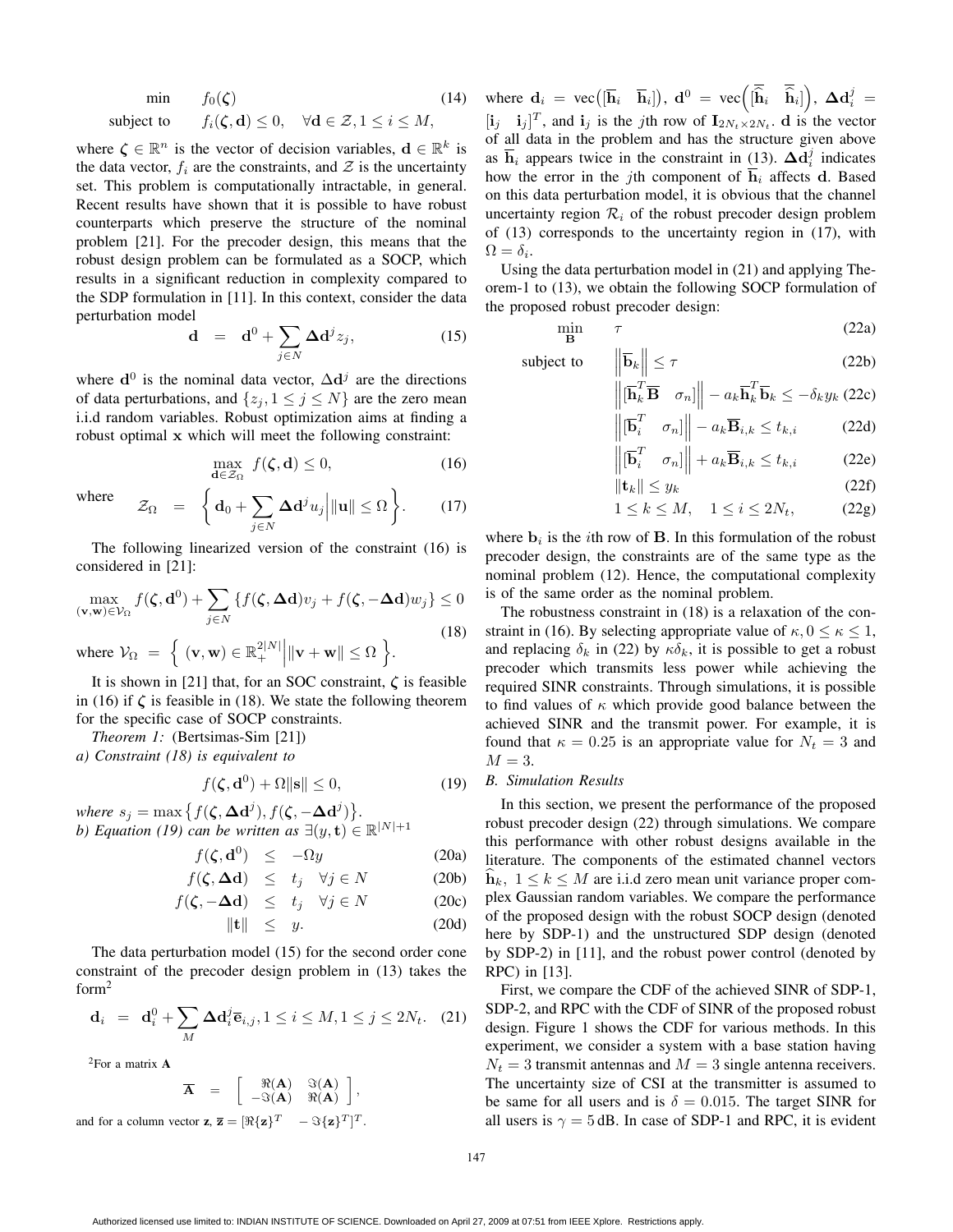

Fig. 1. CDF of achieved SINR at the downlink users. Minimum required SINR  $\gamma_1 = \gamma_2 = \gamma_3 = 5$  dB.  $N_t = M = 3$ , uncertainty size,  $\delta_1 = \delta_2 =$  $\delta_3 = 0.015$ .



Fig. 2. Transmit power versus SINR requirement of the users. Uncertainty size  $\delta = \delta_1 = \delta_2 = \delta_3 = 0.02$ ,  $N_t = M = 3$ .

that, most of the time, the users get SINR much higher than the target SINR. This implies that these algorithms result in much higher transmit power than required. The SDP-2 and the proposed design have almost same CDF, and is very near to the required SINR. That is, performance-wise, the proposed design achieves almost the same performance as SDP-2 in [11] but with reduced complexity.

Figure 2 shows the transmit power  $\text{Tr}\{\mathbf{B}^H\mathbf{B}\}\$  for various robust designs in order to achieve different target SINRs. This experiment also has the same setting as in Fig. 1, except for the target SINR which is varied from 0 dB to 10 dB. The SDP-1 and RPC methods transmits more power compared to SDP-2 and the proposed method. This higher transmit power results in the higher SINRs at the users.

Figure 3 shows the transmit power for the different robust designs for different values of the size of channel uncertainty. The SINR requirement for all users is 5 dB. The SDP-1 and

TABLE I COMPARISON OF RUN-TIME IN SECONDS FOR DIFFERENT PRECODING **METHODS** 

| Method       | $M, N_t = 3$ | $M, N_t = 4$ | $M, N_t = 5$ | $M, N_t = 6$ |
|--------------|--------------|--------------|--------------|--------------|
| Proposed     | 0.10         | 0.2          | 0.44         | 0.6          |
| SDP-1 [11]   | 0.2          | 0.3          | 0.6          |              |
| $SDP-2$ [11] |              | 16           | $^{0}$       | 12.          |



Fig. 3. Transmit power versus channel uncertainty size,  $N_t = M = 3$ , SINR requirement of the users  $\gamma_1 = \gamma_2 = \gamma_3 = 5$  dB.

RPC methods end up in higher transmit power compared to SDP-2 and the proposed method. This higher transmit power results in the higher SINRs at the users. Also the range of  $\delta$ for which the proposed method is feasible is larger than other methods.

Table-1 shows the comparison of computation time in seconds required for solving the robust precoder using different methods on a 2.66 GHz machine using the solver SeDuMi. Computation time for SDP-2 is the highest. Computation time for SDP-1 and the proposed method are comparable. Thus, the proposed method is able to achieve the performance comparable to SDP-2 at the computational cost of SDP-1. In summary, the proposed robust design achieves better performance than the other methods compared while being computationally less intensive.

## IV. ROBUST TRANSCEIVER DESIGN FOR MULTIUSER MIMO DOWNLINK

In this section, we consider a robust joint design of precoder/receive filter for a multiuser MIMO downlink with imperfect CSI at the transmitter. We assume that the CSI imperfections can be modeled by the SE model. The precoder design is based on the minimization of the SMSE under a constraint on the total BS transmit power. When the transmitter has perfect knowledge of CSI, the problem of designing the transmit precoder **B** and receive filter **C** which minimizes the SMSE under a transmit power constraint can be written as

$$
\min_{\mathbf{B}, \mathbf{C}} \quad \text{smse} \tag{23}
$$

subject to 
$$
\text{Tr}(\mathbf{B}^H \mathbf{B}) \leq P_T,
$$

where  $P_T$  is the maximum allowed transmit power,  $Tr(.)$  is the trace operator, and  $\text{smse} = \mathbb{E}\{\|\hat{\mathbf{u}} - \mathbf{u}\|^2\}.$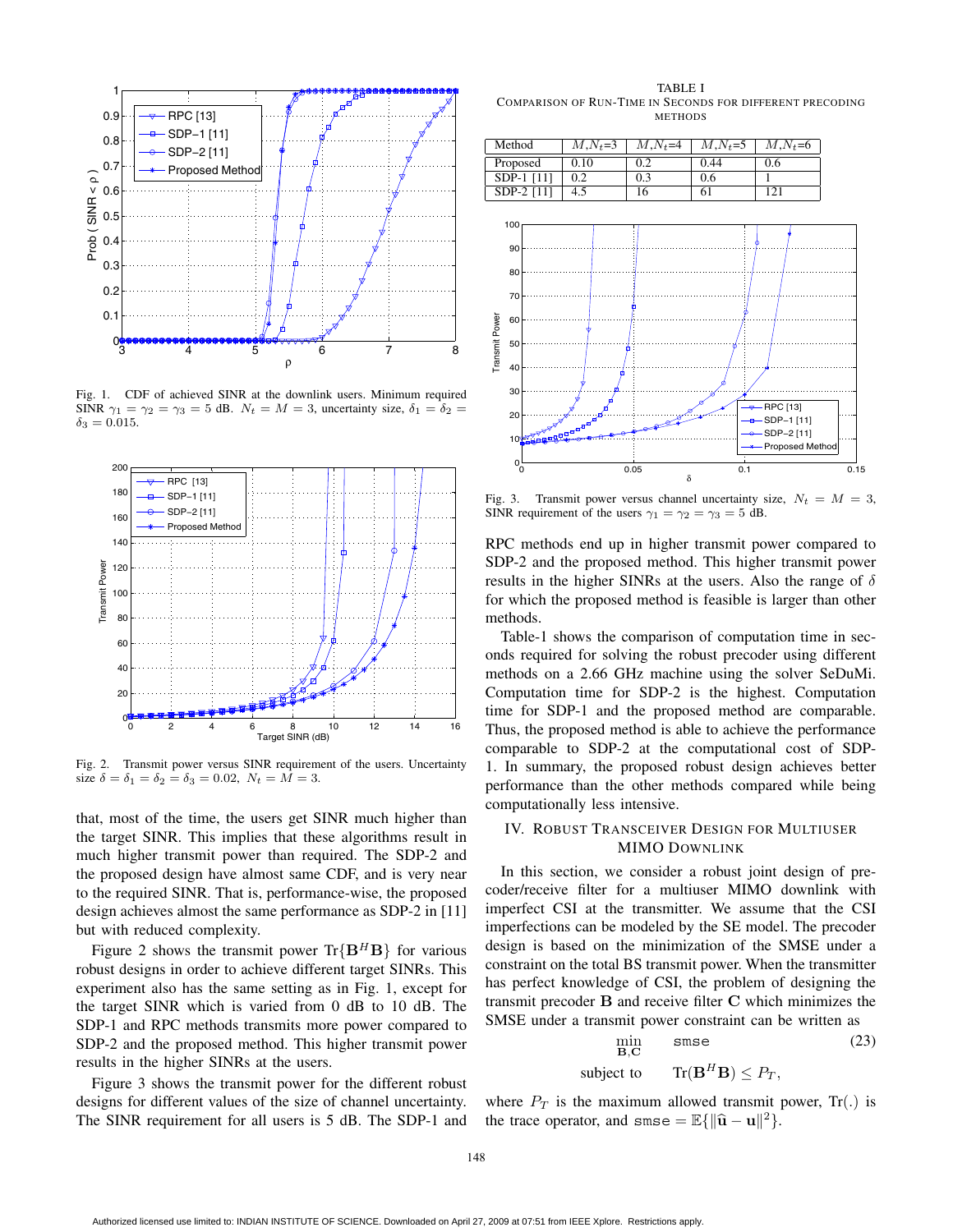#### *A. Proposed Robust Design with imperfect CSI*

In order to make the precoder design robust in the presence of CSI imperfections modeled by the SE model, we consider the SMSE averaged over the CSI error **E** as the objective function. Following this approach, the robust precoder design problem can written as

$$
\min_{\mathbf{B}, \mathbf{C}} \quad \mu
$$
\n
$$
\text{subject to} \quad \text{Tr}(\mathbf{B} \mathbf{B}^H) \le P_T,\tag{24}
$$

where

$$
\mu \stackrel{\triangle}{=} \mathbb{E}_{\mathbf{E}} \{ \text{smse} \}
$$
\n
$$
= \text{Tr} \left( \mathbf{C}_k \hat{\mathbf{H}}_k \mathbf{B} \mathbf{B}^H \hat{\mathbf{H}}_k^H \mathbf{C}_k^H - 2 \Re(\mathbf{C}_k \hat{\mathbf{H}}_k \mathbf{B}_k) + \mathbf{I} \right)
$$
\n
$$
+ \text{Tr} \left( \mathbf{C}_k (\sigma_E^2 \text{Tr}(\mathbf{B} \mathbf{B}^H) + \sigma_n^2 \mathbf{I}) \mathbf{C}_k^H \right). \tag{25}
$$

The new objective function is convex in  $B_k$  for a fixed value of  $C_k$  and vice versa, but not jointly convex in  $B_k$ and  $\mathbf{C}_k$ . Hence, we solve the optimization problem in (24) by optimizing over  $B_k$  and  $C_k$  alternately. In [22], we had proposed an iterative solution, wherein the robust receiver design for a given precoder **B** has a closed-form solution, whereas the robust precoder design for a given receive filter **C** is formulated as an SOCP. In the iterative algorithm proposed here, we provide a semi-analytic solution to the precoder design problem.

*1) Robust Receiver Filter and Precoder Design:* The optimum robust receiver  $\mathbf{C}_k^{\mathbf{B}}$  for the kth user for a given precoder matrix  $\mathbf{B}$  is the value of  $\mathbf{C}_k$ , that minimizes u. Differentiating matrix **B** is the value of  $C_k$  that minimizes  $\mu$ . Differentiating  $\mu(\mathbf{B}, \mathbf{C})$  with respect to  $\mathbf{C}_k$  and equating the result to zero, we get [22]

$$
\mathbf{C}_{k}^{\mathbf{B}} = \mathbf{B}_{k}^{H} \mathbf{H}_{k}^{H} \left( \mathbf{H}_{k} \mathbf{B} \mathbf{B}_{k}^{H} + (\sigma_{E}^{2} \text{Tr} \left( \mathbf{B} \mathbf{B}^{H} \right) + \sigma_{n}^{2} ) \mathbf{I} \right)^{-1}, (26)
$$
  
 $1 \leq k \leq M.$ 

For a given global precoder matrix **B**, the global receive filter matrix **C<sup>B</sup>** is obtained as a block-diagonal matrix with  $\mathbf{C}_{k}^{\mathbf{B}}, 1 \leq k \leq M$  on the diagonal. For a given **C**, the problem designing a robust precoder  $\mathbf{R}^{\mathbf{C}}$  can be written as designing a robust precoder **B<sup>C</sup>** can be written as

$$
\min_{\mathbf{B}} \quad \mu \tag{27}
$$
\n
$$
\text{subject to} \quad \|\mathbf{b}\|^2 \le P_T. \tag{27}
$$

Introducing  $\widehat{\mathbf{D}} = \mathbf{I} \otimes (\mathbf{C}\widehat{\mathbf{H}}), \widetilde{\mathbf{D}} = \mathbf{I} \otimes (\mathbf{C}\widehat{\mathbf{E}}), \mathbf{b} = \text{vec}(\mathbf{B}),$ <br>  $\mathbf{D} = \text{vec}(\mathbf{C})$  and  $\mathbf{f} = \text{vec}(\mathbf{I})$  and after some manipulations  $c = vec(C)$ , and  $f = vec(I)$  and after some manipulations, (25) can be written as

$$
\mu(\mathbf{b}, \mathbf{C}) = \|\mathbf{D}\mathbf{b} - \mathbf{f}\|^2 + \|\mathbf{c}\|^2 \left(\sigma_E^2 \|\mathbf{b}\|^2 + \sigma_n^2\right). (28)
$$

The Lagrangian associated with the problem in (27) is

$$
\|\mathbf{Db} - \mathbf{f}\|^2 + \|\mathbf{b}\|^2 (\sigma_E^2 \|\mathbf{c}\|^2 - \lambda) + \sigma_n^2 \|\mathbf{c}\|^2, \tag{29}
$$

where  $\lambda$  is the Lagrange multiplier associated with the power constraint. Using the expression for  $\mu$  as given in (28), the KKT conditions [23] associated with the optimization problem in (27) are given by

$$
\mathbf{b}^H \mathbf{b} - P_T \le 0,\tag{30}
$$

$$
\lambda \ge 0,\tag{31}
$$

$$
\lambda (\mathbf{b}^H \mathbf{b} - P_T) = 0, \tag{32}
$$

$$
\mathbf{D}^{H}\mathbf{D}\mathbf{b} - \mathbf{D}^{H}\mathbf{f} + (\sigma_{E}^{2} + \lambda)\mathbf{b} = 0.
$$
 (33)

Based on the conditions above, we can compute the optimum precoder as

$$
\mathbf{b} = \begin{cases} \left(\mathbf{D}^H \mathbf{D} + (\sigma_E^2 + \lambda)\mathbf{I}\right)^{-1} \mathbf{D}^H \mathbf{f}, & \lambda > 0 \quad (34) \\ \left(\mathbf{D}^H \mathbf{D} + \sigma_E^2 \mathbf{I}\right)^{-1} \mathbf{D}^H \mathbf{f}, & \text{otherwise.} \quad (35) \end{cases}
$$

In order to compute  $\lambda$  in (34), consider the singular value decomposition (SVD)  $D = U\Sigma V^H$ . The singular value matrix  $\Sigma$  is a diagonal matrix with  $\sigma_i$ ,  $1 \leq i \leq r$ , where  $r$  is the rank of  $D$ , as the elements. In terms of the SVD,  $(34)$ and (35) can be equivalently represented as

$$
\mathbf{b} = \begin{cases} \mathbf{V} \left( \Sigma^2 + (\sigma_E^2 + \lambda) \mathbf{I} \right)^{-1} \Sigma \overline{\mathbf{f}}, & \lambda > 0 \quad (36) \\ \mathbf{V} \left( \Sigma^2 + \sigma_E^2 \mathbf{I} \right)^{-1} \Sigma \overline{\mathbf{f}}, & \text{otherwise.} \quad (37) \end{cases}
$$

When  $\lambda > 0$ , from (31) and (32), we find that,  $\mathbf{b}^H \mathbf{b} = P_T$ .<br>Based on (36), this relation can be expressed as Based on (36), this relation can be expressed as

$$
\overline{\mathbf{f}}^H \Sigma \mathbf{V}^H \left( \Sigma^2 + (\sigma^2 + \lambda) \mathbf{I} \right)^{-2} \mathbf{V} \Sigma \overline{\mathbf{f}} = P_T. \quad (38)
$$

The above equation can be written as the following *secular equation* [24]

$$
\sum_{j=1}^{r} g_j \frac{\sigma_j^2}{(\sigma_j^2 + \lambda + \sigma_E)^2} - P_T = 0, \quad (39)
$$

where  $g_i$  are the diagonal elements of  $\overline{ff}^H$ . If any  $\lambda > 0$ satisfies (38), then the optimum precoder can be computed using (34), otherwise the optimum precoder can be computed using (35). In the latter case, as we can find from the complimentary slackness condition (32), the power constraint is not active at the optimal solution.

*2) Iterative Algorithm for Solving (24):* In this subsection, we present the proposed alternating optimization approach for the minimization of the SMSE averaged over the CSI error under a constraint on the total BS transmit power. At the  $(n+$ 1)th iteration, the value of **B**, denoted by  $\mathbf{B}^{n+1}$ , is the solution to the following problem

$$
\mathbf{B}^{n+1} = \operatorname*{argmin}_{\mathbf{B}: \text{Tr}(\mathbf{B}\mathbf{B}^H) \le P_T} \mu(\mathbf{B}, \mathbf{C}^n), \tag{40}
$$

which is solved in the previous subsection. Having computed  $\mathbf{B}^{n+1}$ ,  $\mathbf{C}^{n+1}$  is the solution to the following problem:

$$
\mathbf{C}^{n+1} = \operatorname*{argmin}_{\mathbf{C}} \mu(\mathbf{B}^{n+1}, \mathbf{C}), \tag{41}
$$

and its solution is given in (26). This alternating optimization over  ${B}$  and  ${C}$  can be repeated till convergence of the optimization variables. As the objective in (28) is monotonically decreasing after each iteration and is lower bounded, convergence is guaranteed. The iteration is terminated when the norm of the difference in the results of consecutive iterations are below a threshold or when the maximum number of iterations is reached. We note that proposed algorithm is not guaranteed to converge to the global minimum.